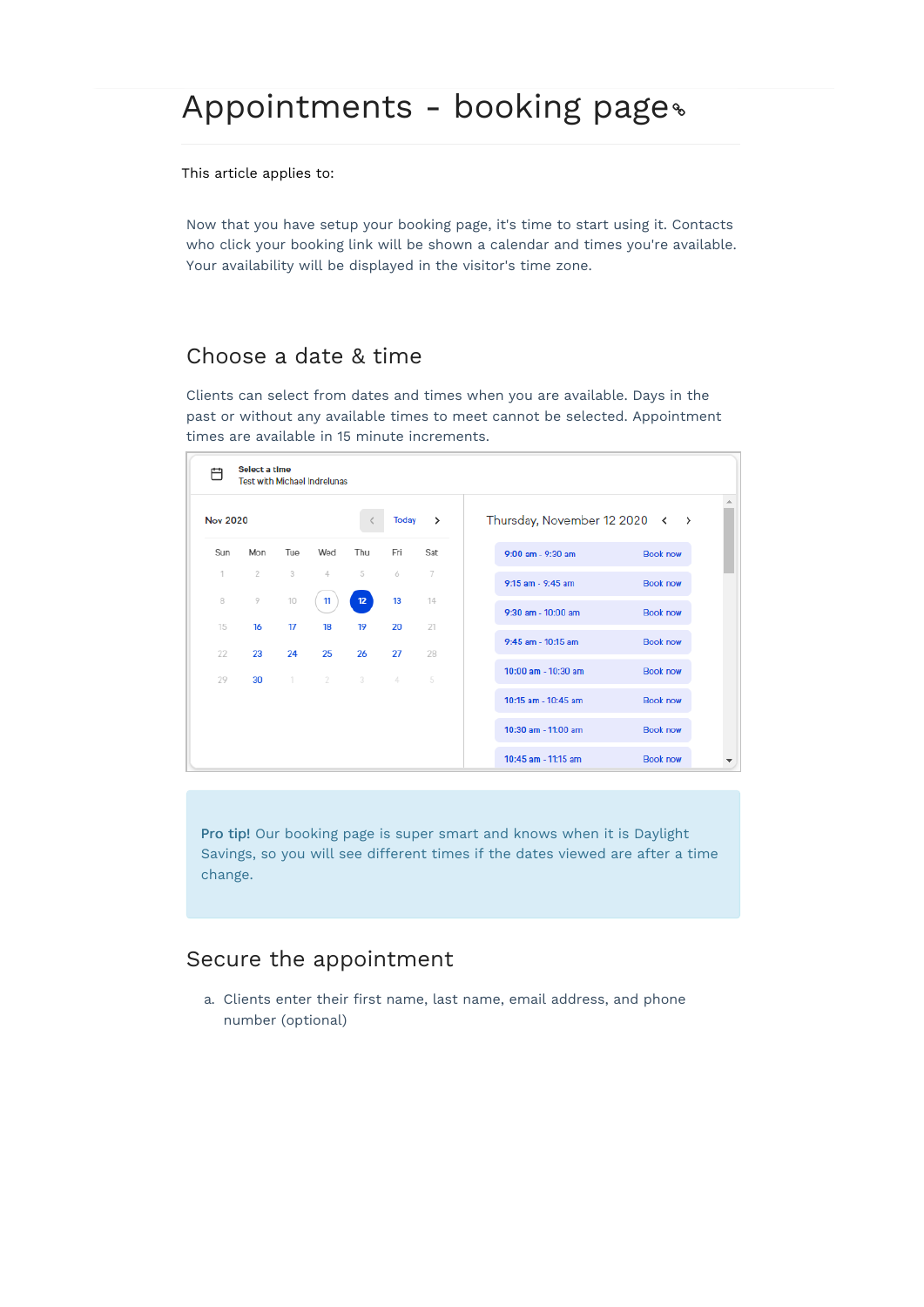| Selected date and time<br>Mon, Feb 18th, 2019<br>11:15 AM - 12:00 PM MST (45 min) |  |
|-----------------------------------------------------------------------------------|--|
| - First name* ————<br>Ruth                                                        |  |
| $Last name*$                                                                      |  |
| Email*                                                                            |  |
| Phone                                                                             |  |

Pro tip! Your clients who are not yet contacts in Keap will be added when they click the Confirm button. Your clients who are already contacts in Keap will be updated.

## Confirmation Screen

On the appointment confirmation screen and emails, you and your clients can review the information about the appointment.

| Thank you!<br>We're all set to meet.<br>Check your inbox for appointment details.                    |
|------------------------------------------------------------------------------------------------------|
| What<br><b>Closing with Amanda Madsen</b><br>When<br>Mon, Feb 18, 2019<br>11:15am - 12:00pm (45 min) |
| Where<br>Main office                                                                                 |
| Powered by Keap Appointments                                                                         |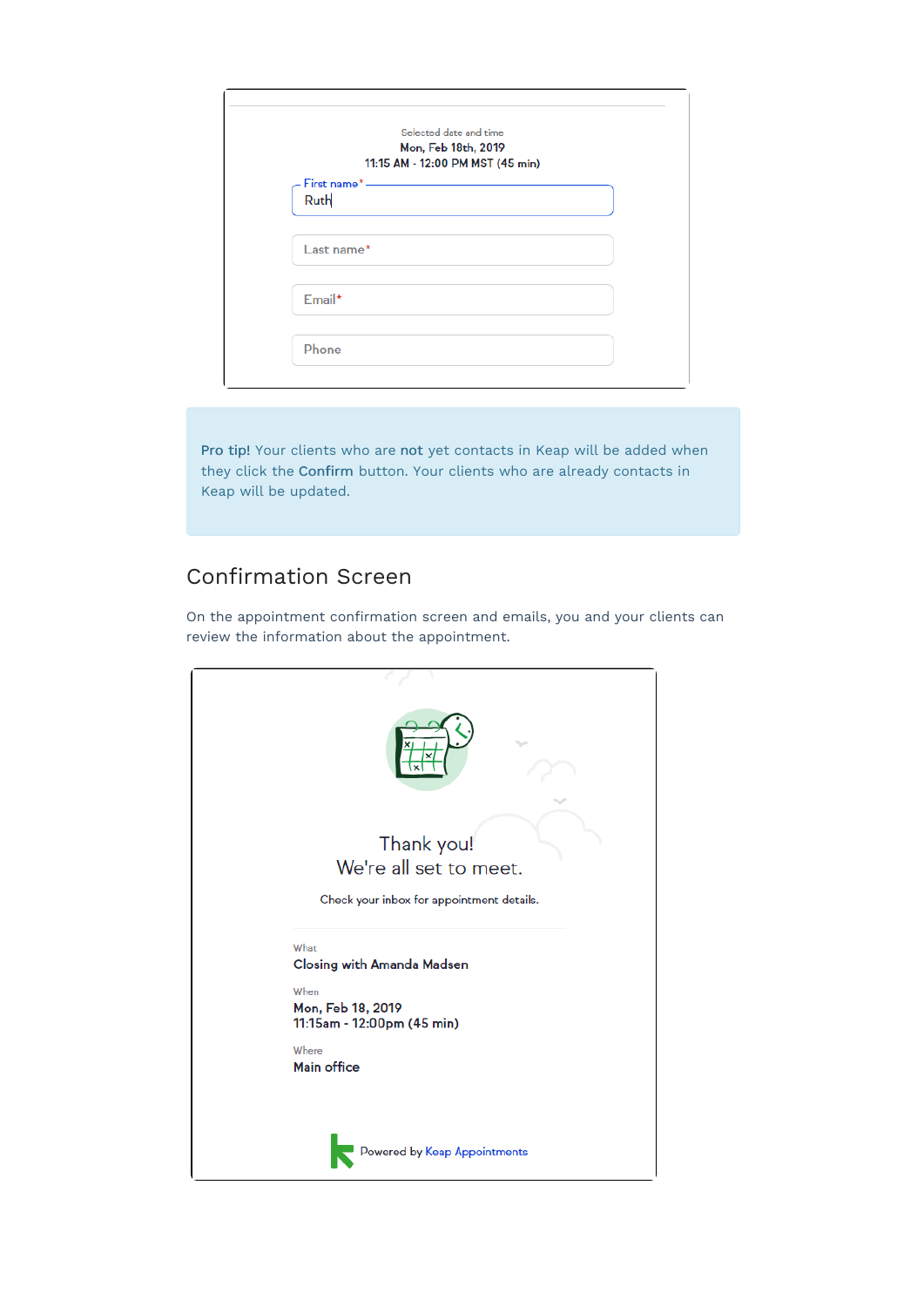# Confirmation appointment email to your client

| scheduling!                            | Our appointment is confirmed. Thanks for |
|----------------------------------------|------------------------------------------|
| What<br>Appointment with Amanda Madsen |                                          |
| When<br>Mon, Feb 18, 2019              |                                          |
| 9:00 AM - 11:00 AM MST                 |                                          |
| Where<br>Main office                   |                                          |
| <b>Reschedule</b>                      |                                          |
| <b>Cancel appointment</b>              |                                          |
|                                        |                                          |
|                                        |                                          |

Note: These emails are from the user's email (instead of no-reply system emails from Keap) so clients can reply back and users will see their reply.

### Confirmation appointment email to you

When a client clicks the Confirm button on the booking page, the user is sent the following email: